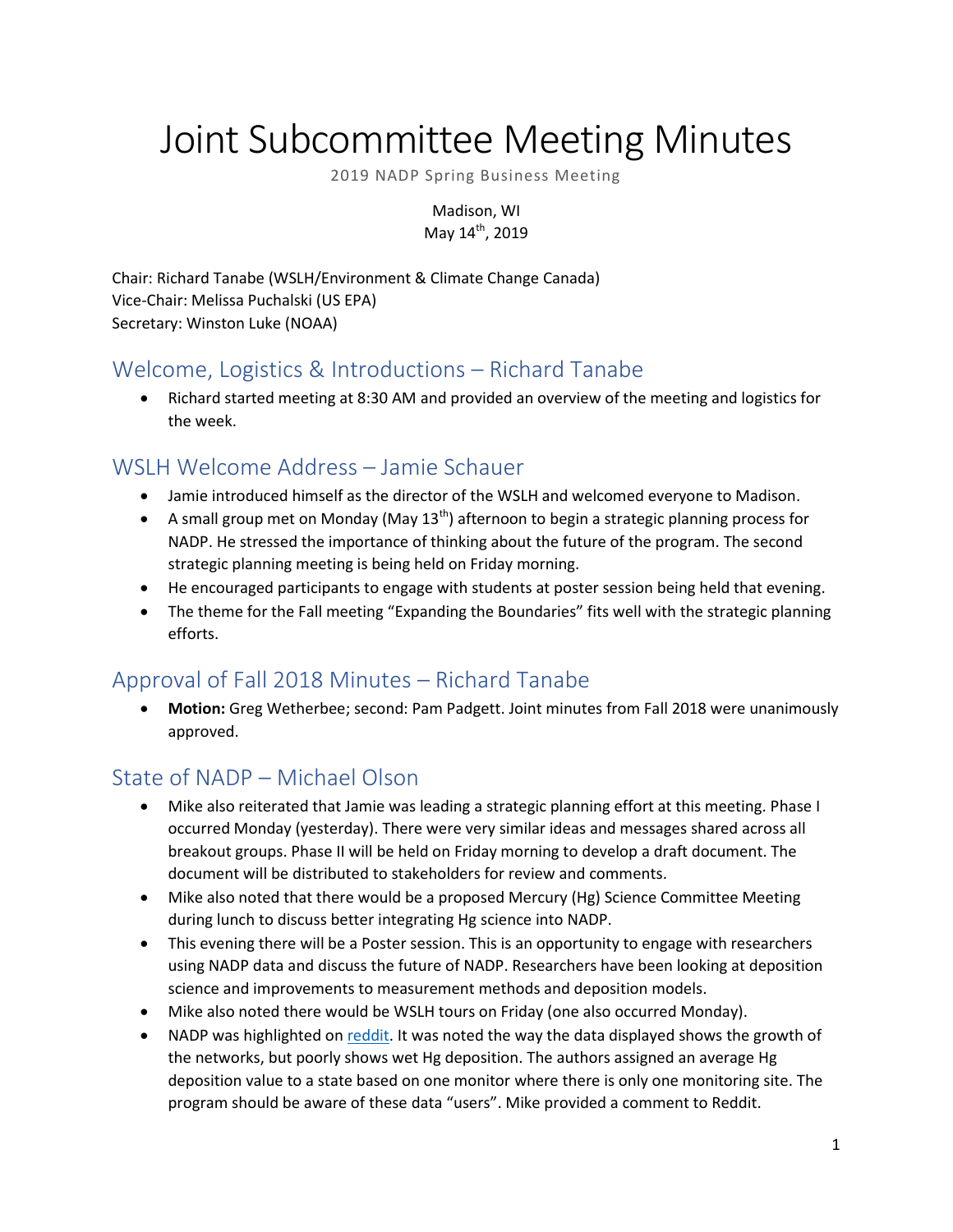#### **Transition**

- The Program Office (PO) and laboratory (CAL) are fully staffed. The 2019-2020 projected budgets are balanced but moving forward the budget (site costs) will be adjusted to reflect the true cost of the program. The PO and CAL are looking for feedback from stakeholders on operations at WSLH.
- WSLH will take over the Hg Analytical Laboratory (HAL) from Eurofins Frontier Global Sciences in June 2019 which is sooner than initially anticipated.
- The monitoring site at the University of Wisconsin Arboretum (WI06) began sampling in February 2019. The site includes NTN, MDN, and AMoN. Arboretum staff have been engaging on outreach and have an interest in understanding the methods and science. They can now act as spokespeople for the public.
- The Eagle Heights Supersite is measuring black carbon (BC) in precipitation to evaluate the method. The goal is to find a method that could be used to measure BC using existing NADP infrastructure (see poster tonight). Researchers are working with Madison Water Utility which has caused the project to move very slowly.
- There are opportunities to link NADP wet deposition data to ecological/biological data being collected at both supersites.
- The PO has developed a formal evaluation procedure to assess sample archive requests to ensure that each request and evaluation criteria is transparent, meets the NADP mission, PO/CAL has the resources, and the scientific approach is feasible.
- The historical sample archive will be organized and documented by the end of the summer. No archive samples will be transferred to researchers until that is complete. The archive samples received from the University of Illinois were poorly documented and disorganized. The CAL has spent substantial resources on sample archive organization and documentation.
- The long-term sample archive from IL11 was not transferred from the University of Illinois to the CAL.

#### Site Status

- Overall networks are stable with exception of AIRMoN. AIRMoN will no longer be a subnetwork under NADP. This change will be discussed at the Executive Committee Meeting.
- Sites in jeopardy due to funding and/or operational support:
	- $\circ$  NC17 (NTN/MDN) is supported by NC A&T and operated by student and faculty. The site lost external funding.
	- $\circ$  PA37 (MDN) has equipment and is willing to support site operations, but there is no funding for sample analysis.
	- $\circ$  AK98 (MDN) satisfied the environmental monitoring requirement. Mike has initiated contact with local university. This is the only MDN site left in AK.
	- $\circ$  WA18 and WA03 (MDN) has been supported by Eurofins/HAL and will continue through Sept. 2019. The PO will assess cost of analysis. The site operators are willing to continue sampling.
	- o FL32 (NTN) is experiencing staffing issues.
	- $\circ$  MI98 (NTN) the Sault Ste Marie Tribe of Chippewa has expressed interest in operating site. The equipment is available.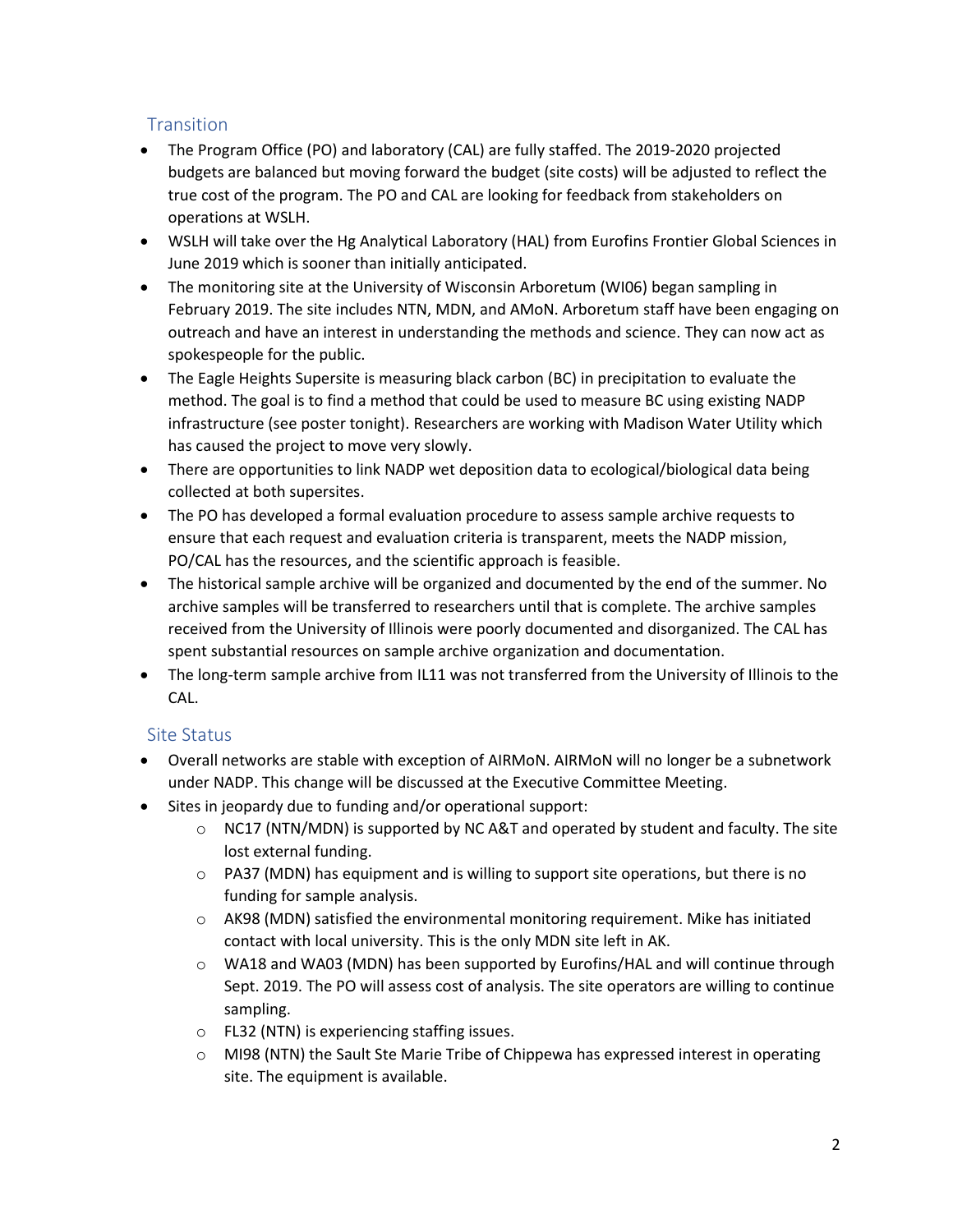- Potential new sites:
	- o OH32 (AMoN) Kenyon College secured funding with new faculty member.
	- $\circ$  AB34 (NTN) Stony Mountain began sampling 4/23/2019. Group may add an additional site in the future.
	- o The Eastern Cherokee in NC have submitted a proposal to fund NADP site.
	- o The Grand Portage Band of Lake Superior Chippewa are working with MPCA to secure funding for an MDN site.

#### Outreach

- Several researchers from South Korea have contacted the PO about joining AMoN. They are attempting to get sites established. South Korea already has an IMPROVE site so there is an agreement in place, but it is difficult to move funding for the new sites.
- During the 5-week government shutdown the PO and CAL contacted sites and suggested methods to prepare equipment and store samples properly until shipping could resume, however many sites continued sampling despite the lapse in funding. EPA sites were less impacted because of the funding mechanism in place through Wood. The shutdown occurred across the 2018/2019 calendar year so completeness criteria for the year will be less impacted.
- Jamie has focused his efforts on international outreach including visits to EANET and NIES in Japan; MDN – NEIS, NIER, Taiwan.
- Mike attended the National Monitoring conference, as well as a water conference. The interest was focused on using isotopes to trace sources and phosphorous. Participants had heard of NADP but didn't know what was measured. NADP needs better communication tools.
- NOAA's Boulder Global Monitoring Divison and Chemical Sciences Division has interest in mobile NADP sites – aircraft and ground collection coordination. Also, potential collaboration for PM and NADP measurements under a large multi-million dollar grant proposal in a few years. The PO will pursue how to create mobile sites for stakeholders.
- NEON plans to attend fall meeting. Discussions between NEON and NADP continue to focus on collaboration, but NEON is still management heavy.
- Large Lake Observatory at the University of MN Duluth would like to put a NTN site on a research vessel (mobile site). They have an interest in microplastics in sensitive ecosystems.
- Water@UW seminar series drew 200 people from campus to hear about NADP. There was interest in PFAS quantification. The CAL has made PFAS measurements in rainwater.
- There is potential for collaboration on water quality in Guadalajara, Mexico at an existing site.
- Sponsored seminar speaker Dr Eve-Lyn Hinkley (University of Colorado) spoke at UW. She uses sulfur biogeochemistry to understand S impact on California wine country. Post doc will fund Kenyon College site.
- Science on Tap discussion included 1.5 hours of questions. Not necessarily funding for new sites but communicated what NADP measures. USGS and NPS researchers are trying to establish a lake monitoring site in Chequamegon Bay to understand extreme weather events. They had never heard of NADP.

#### PO and CAL initiatives

 There is now an NADP Foundation which allows donations to support program operation, site support or external research.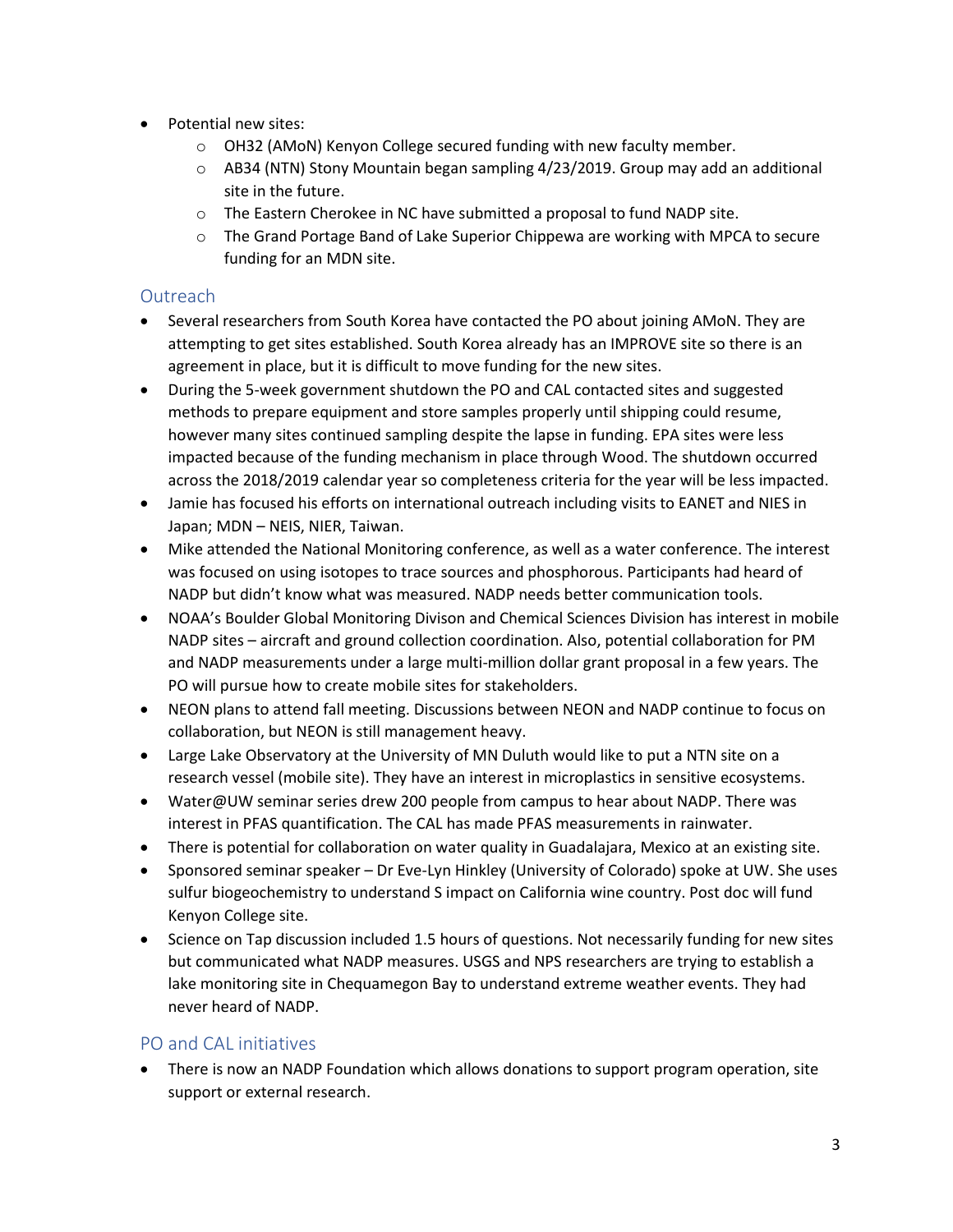- Equipment can be leased from the PO temporarily for research and/or normal site support (potential for mobile site for lease). Researchers with small grants may not want to spend \$10,000 on equipment that can just be loaned from WSLH/PO. Greg W asked about equipment at sites that have shutdown. It's not the PO's equipment to take, but Richard has been contacting sites to try to retrieve equipment that is no longer being utilized. However, if a site is newly shuttered and the PO takes the equipment they lose leverage to find funding to support the site in the future.
- The WSLH has a discounted rate for shipping labels. They may start providing return labels for shipments as option for sites. They estimate the cost would be about 20% lower than public cost and CAL can then track sample shipments.
- The PO is looking at the inclusion of passive samplers in AMNet which would expand network and validate the Tekran.
- A call for abstracts was sent out for fall meeting being held in Boulder, CO 11/4-11/8 2019. There will be an agricultural workshop on Monday hosted by TDEP.
- Linda Geiser thanked Mike for all the work he is doing on outreach and will bring this message back to the communication team at USFS. Agencies appreciate outreach.
- Chris C invited Mike to present on multi-agency group calls that happen routinely. Everyone should be highlighting NADP capabilities when talking to stakeholders.

### HAL Transition – Mark Olson

- Mark will become the Program Office and HAL Lab Manager on May 20<sup>th</sup>.
- Frontier Global Sciences has been the contract laboratory for MDN since the network was established in 1996. Eurofins LLC has been integral part of developing the network and supporting program since its acquisition of Frontier Global Sciences.
- The transition began with a motion from the budget meeting in 2018. Initially, the HAL transition to WSLH would be effective 9/30/2019. In January 2019, WSLH was notified that the Eurofins lab would be moving and needed the transition to happen more quickly (by 6/1/2019).
- Martin, Amy, Richard, and Mark met with Bob Brunette and Michael Flournoy of Eurofins in Seattle in February 2019. There were limited staff available due to snow. Mark noted that Eurofins has been extremely helpful through transition. WSLH has had 15 weekly HAL transition meetings to date.
- Martin wrote a lab validation plan for WSLH. The plan was to split 100 samples but the samples contain the BrCl oxidant, which prevented shipping samples. Therefore, USGS will provide audit samples instead. Both laboratories will analyze samples from dual chimney NCON collectors during the verification period. Each lab will clean the sample train for their samples. There are 4 sites: WA18, WI06, WI31, IL11 participating. There will be about 13 samples from each of the colocated sites. WA18 is no longer included because of communication issues.
- WSLH had capability to analyze MDN samples manually, but they have purchased automated systems including a Tekran 2600 total Hg analyzer and a Tekran 2700 MeHg analyzer. The Tekran 2600 is operational and the Tekran 2700 has arrived but is not set up yet. There are currently 9 MeHg sites that want to continue.
- WSLH has also purchased Nippon MA 3000 direct Hg analyzer to accommodate the Hg litterfall initiative, which will transition from USGS to WSLH.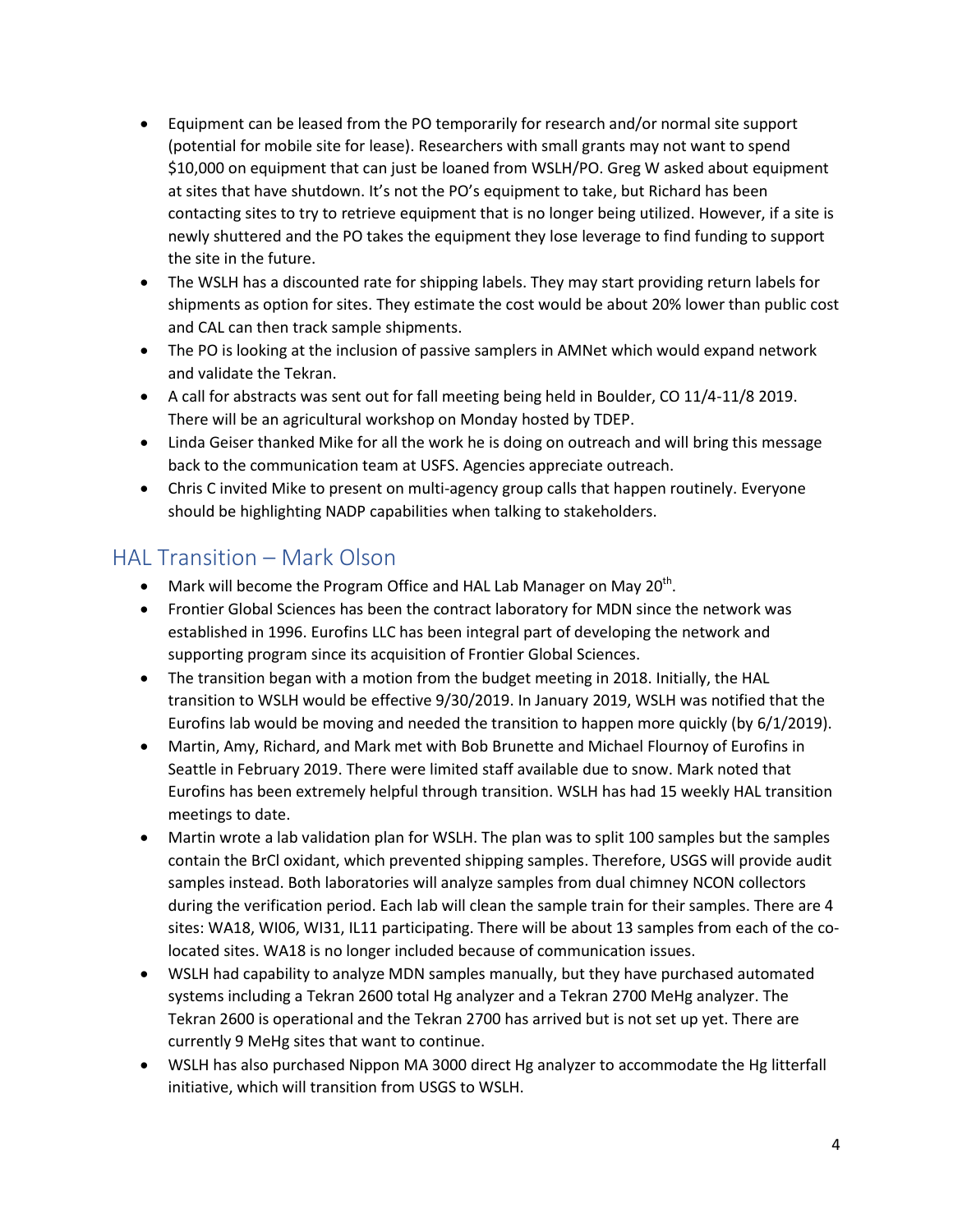- There has been a challenge collecting all of the MDN equipment/supplies (coolers, thistle tubes, etc.). WSLH purchased everything that was available from Eurofins. The coolers were loaded and shipped 5/1/2019. WSLH had to purchase glass equipment because of breakage during shipping to be ready with enough sample equipment to support sites after transition. WSLH contracted with local glass blower for NCON and ACM thistle tubes and funnels.
- The clean Hg laboratory is located at Ag Drive. All other MDN operations will be located at Henry Mall including NADP shipping and receiving. A few of the lab spaces are being renovated to address security issues (first floor).
- WSLH is also moving NTN processing for bucket sampling (5/24) to Henry Mall. They are adding new bench hoods for the Hg laboratory for MDN which will be for sample processing.
- The assistant data manager position is closing next week; interviews are being conducted for the associate chemist. The associate chemist will not be 100% allocated to MDN. The LIMs support position will be fulltime and the lab will use trace clean room staff.
- Other changes that will happen after transitions include:
	- o Acid labels will be combined with bottle ID;
	- $\circ$  HAL SOP states bottles are washed with acid, but the HAL was using a dishwasher with hot tap water and Cascade. The WSLH will follow SOP and soak in acid overnight;
	- $\circ$  The coolers will be shipped in boxes to save money. Shipping non-cardboard packages is more expensive. WSLH hopes to see cost savings for both NADP and site operators that pay for return shipping.
	- o There will be one NED 800 number for all of NADP networks.
- Next steps include:
	- $\circ$  Evaluating the acidification concentration/volume. There is concern that the volume isn't sufficient to retain the Hg. Some studies have been performed on loss of Hg in samples. During testing Mark will increase volume in one sample and compare to current volume to assess Hg loss.
	- $\circ$  WSLH will evaluate sample trains but invested in new glassware so changes are unlikely
- Mark thanked HAL staff at Eurofins for ensuring a smooth transition.
- Greg questioned the timing of the change in protocol for washing supplies at the HAL. He noted that the last time he was at HAL they were soaking supplies in 409. Greg noted that if there might be a noticeable shift in the QA data when the protocols changed, but also noted he hasn't noticed a shift in system blanks.
- Greg W noted that MDN would not exist if not for Eurofins. One person that has been there throughout the life of the program is Bob Brunette and Eurofins has been gracious during the transition**. Motion: to present the Elis Cowling lifetime achievement award to Bob Brunette and explicitly list Eurofins Frontier Global Sciences on the award. Second: Pam Padgett; motion passed.**
- Eric asked about site operator reactions to the transition. Richard sent a survey to operators (60% response) and Richard will follow up to discuss changes during transition. Overall no anxiety from operators or sponsors. The next communication will include information about billing not changing.
- There are large spatial gaps in the MDN in the west. NADP needs to find some funding to support WA18. Eurofins will continue to provide site support (probably). The HAL has funded the analysis for WA03 and that's unlikely to continue. Greg recommended talking to Dan Jaffe.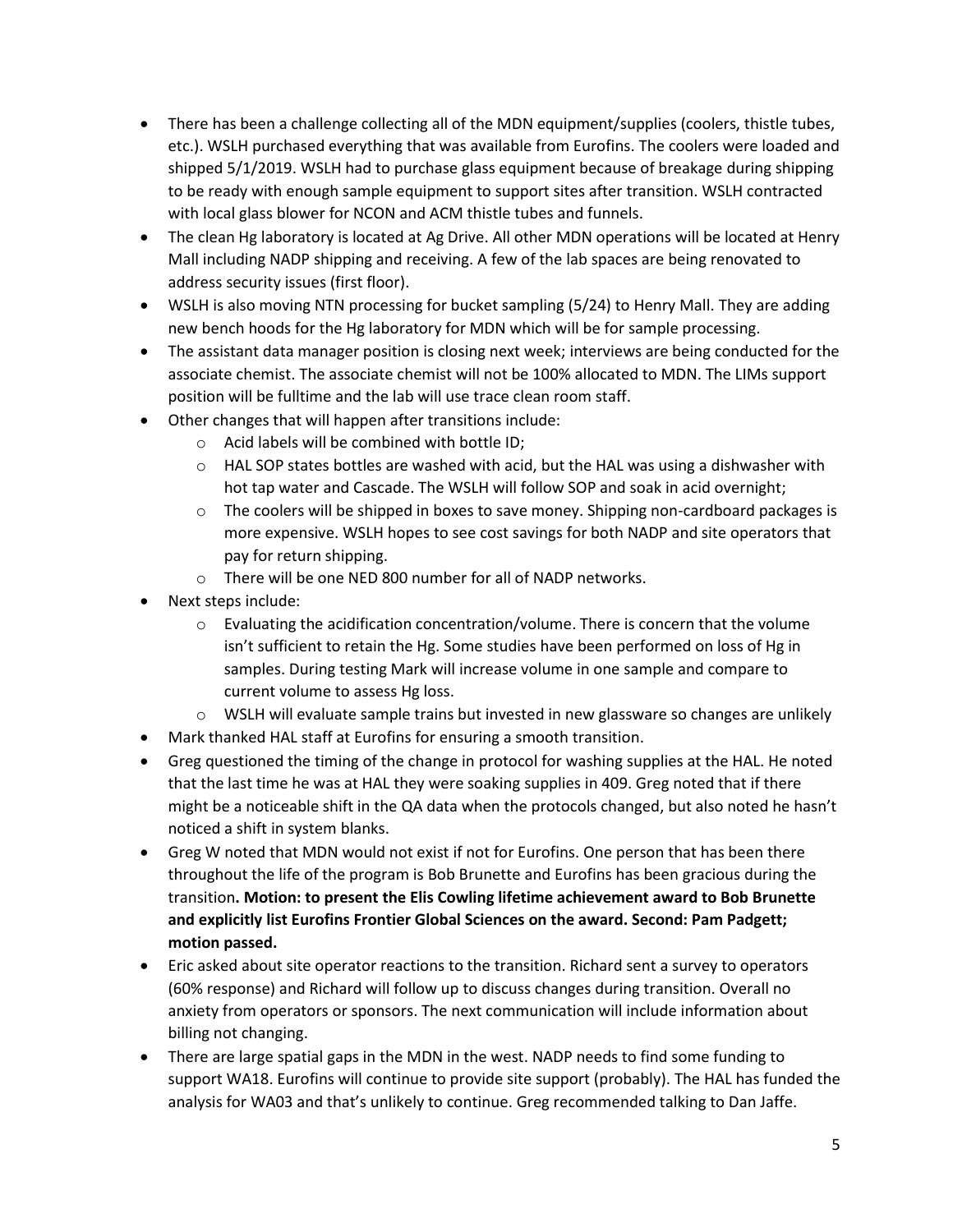• Mike O noted PO's renewal charge to reach out to keep MDN sites funded.

# CAL Report – Chris Worley

- Chris shared the CAL organizational chart. He noted that Maisie (sample receipt) will be leaving in the fall.
- The CAL sample receiving is moving over to Henry Mall. Supply preparation, shipping, sample receipt and preparation will be at the same location which will improve efficiency. Several notifications have been sent to site operators to inform them about shipping changes. June  $4<sup>th</sup>$ should mark the first sample received at Henry Mall.
- Annual rotation for chemists happened in mid-March to allow chemists to be trained on multiple instruments for backup capabilities, new opportunities for chemists, and provide new ideas/suggestions for improvements to methodologies and processes. Chemists are required to demonstrate capability prior to rotation including preparation of blanks, analysis, etc.
- Both ICs had noisy baselines a few months ago. The CAL noticed there was fine black powder in the pump head in both instruments. The Thermo-Fisher tech had never seen that happen before. The ICs were still under warranty, so they received two new ICs. The ICs have passed QC criteria.
- Titrec pH analyzer has been problematic but going through final validation.
- Agilent ICP now has a maintenance contract. It is difficult to perform maintenance on this instrument.
- $\bullet$  WSLH purchased a 3<sup>rd</sup> IC unit to assist with special projects and overflow periods after both ICs went down and samples were unable to be analyzed quickly.
- The CAL experienced relatively high hood and room blanks in December for AMoN. They replaced the hood with an Air Science Hood and saw blanks drop quickly. The old hood will be used in the Hg lab. The CAL added another sonicator for AMoN extractions and cleaning.

#### MDLs/QA

- The lab MDLs were calculated from 20 direct analyses of MDL solution containing all NADP analytes.
- The Network MDL is 20 discreet MDL solutions that were processed as simulated rainwater, poured in buckets and into bottles, then analyzed over days to months.
- AMoN lab MDL is calculated from core blanks
- The CAL uses EPA's method for calculating MDLs. MDL = mean blank  $*$  sd  $*$  t value (99%) confidence interval). Some values were slightly higher in 2019 than 2018 but it's unclear how long solutions sat in buckets, etc at the previous CAL (University of Illinois).
- Chris provided a table showing the status of SOPs and QA documentation. Completing all documentation is a high priority but it's taking more time to complete with WSLH processes.
- The CAL is using Occurrence management software to track incidents that do not conform with established processes. There were 17 incidents listed for NADP where they have discovered issues. The CAL uses this as a learning tool by going over issues at quarterly meetings.
- CAL participated in 3 external QA programs.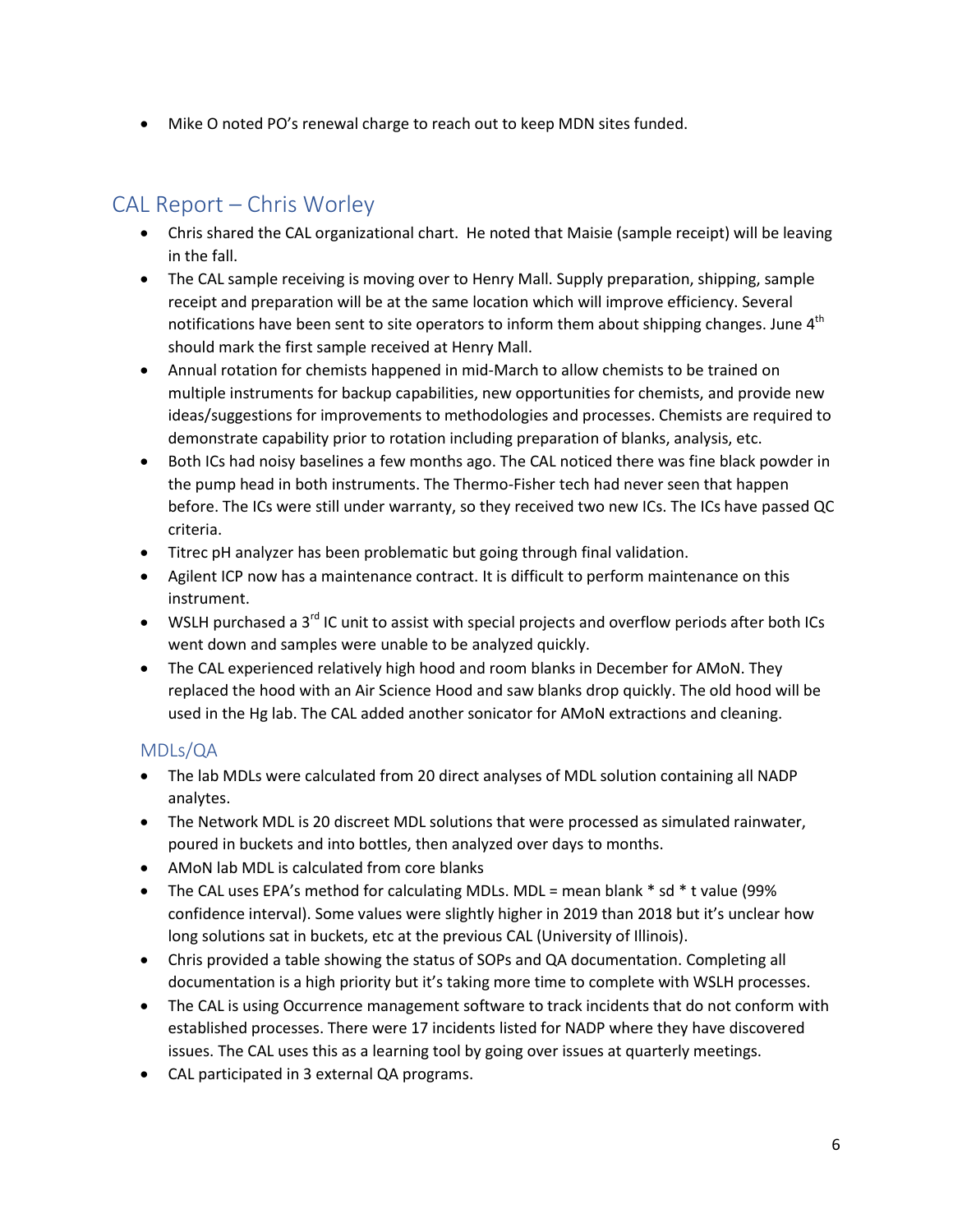- $\circ$  ECCC June 2018, 10 samples rated very good. There was a low bias for nitrate. In November 2018 the lab was rated very good; no exceedances.
- $\circ$  WMO June 2018, 22 analytes rated good, 5 were satisfactory, and 3 did not meet data quality objectives. In November 2018 – 26 were rated good, 3 satisfactory, and 1 low (pH). The CAL is continuing to watch issues.
- The CAL is publishing NTN results in 90 days, AMoN and AIRMoN in 90 days from sample receipt.
- 13.9% of NTN samples are invalid (of which 63% from gross contamination, then insufficient volume). There may be a spike in invalid samples due to the government shutdown.
- CAL is using FreezerPro software to track the sample archive
- They are expanding ICP-OES element menu to look at other analytes (Zn, Mn, Cu, Fe, Al, etc.)
- CAL is testing a method for quantifying amines in extraction from AMoN. They have seen ethylamine on a small number of samples tested. A lot of development work would need to be done but they are looking at capabilities.
- Martin is looking at PFAS in 7 NTN samples. Results will be presented at the poster session.

#### AMoN QA

- The CAL is looking at the impact of ambient temperature on the established AMoN flow rate. Radiello says the effect of temperature is negligible >36 deg F.
- CAL is also analyzing data to look at reusing sample bodies but are there embedded particles in sample bodies that may affect flow rate. Radiello says after 4-5 washings bodies should be replaced. The CAL will use triplicates to see if there are changes in one sample used over and over. They could also block part of the AMoN body. The CAL will limit body re-use to 5-times and then throw out per Radiello manual recommendation.
- Anne Marie noted that the ECCC lab looked at temperature impacts on AMoN sample flow rate and she will share results. ECCC corrects their AMoN sample data for temperature.

### QAAG Report – Camille Danielson

Camille and Martin are the new co-chairs of QAAG. The first meeting was held on 3/4/2019.

#### Approvals/Summary of Call

- The CAL readiness verification plan report was approved and is now available on the website
- The MDN/HAL 2017 QA Report was approved.
- The OTT Pluvio2-S gage was not approved in 2017 due to transition, but was approved by QAAG and will be discussed during NOS.
- A motion to remove Br data from the NADP website and discontinue analysis in June 2019 was passed by QAAG and will be discussed further in Joint.
- The HAL lab verification plan was approved by QAAG and implemented.
- The transition from bucket to bag sampling for NTN was approved.
- It was noted that the FIA procedure for AMoN was updated to acid-match samples in November 2018.
- Data Management Advisory Group (DMAG) was re-established.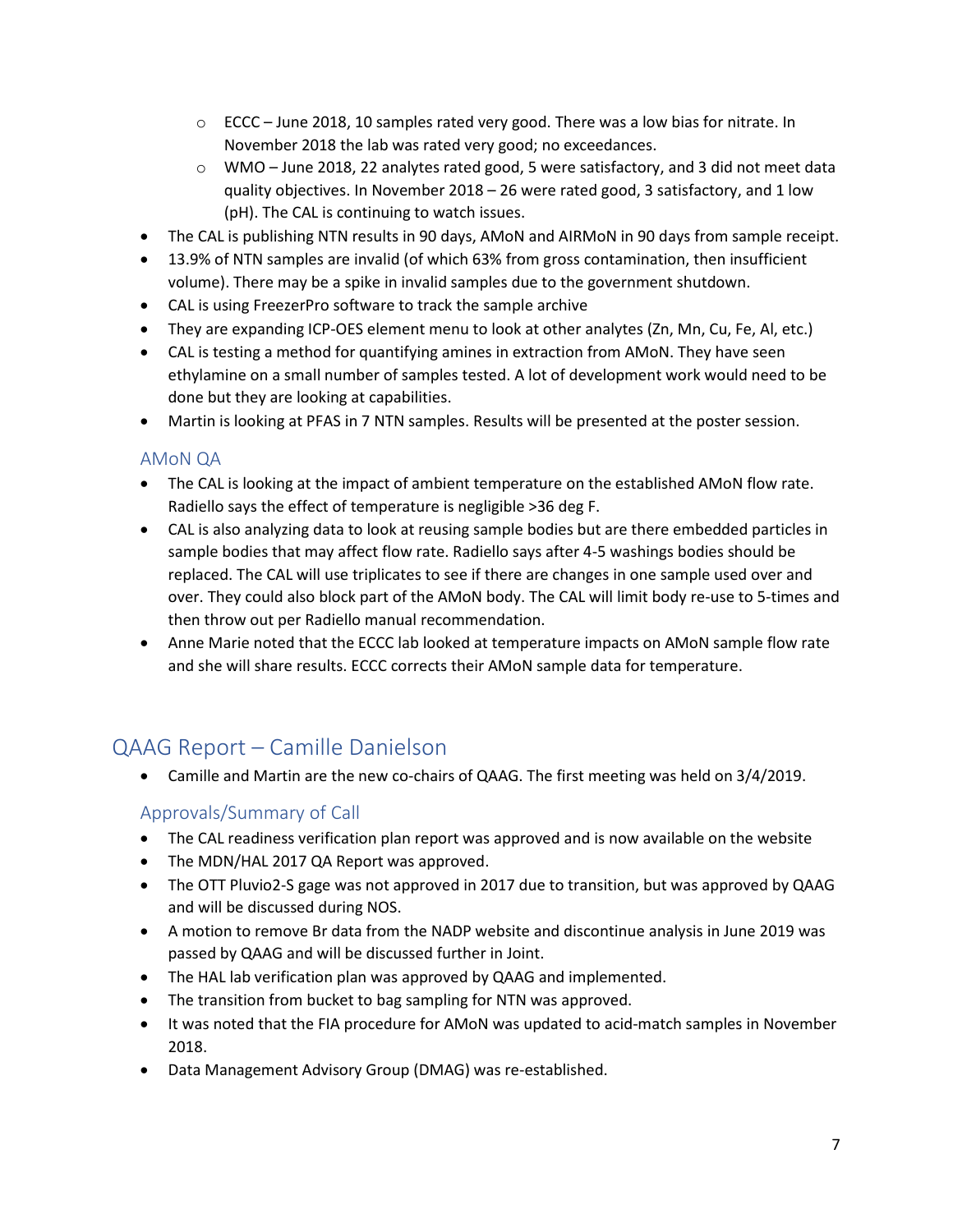- Dirt/soot is not coded as contamination to be consistent with former protocols. Samples were incorrectly coded as invalid. Historical data were corrected due to coding error – these samples should not be invalidated. Revised reports were issued to site operators.
- A database editing protocol is needed and DMAG will work on this to track changes to the database.
- QAAG finalized the long-term NTN sample archive plan.
- Greg will compile data from the IL11 precipitation sensor study so it can be published on the NADP website as a data release.
- PTGE bottle was approved by NADP in 2018, but no study results are published. Greg will compile the data so it can be released.
- There are currently no suggestions for MDN sample evaporation, but the HAL will look into issue going forward.
- MeHg subsampling method needs improvement. Sites wish to continue analysis for MeHg.

#### CAL QA

- The CAL QAP was sent to QAAG for review and should be finalized June 2019.
- There are 13 SOPs complete. SOPs now include a tracking table with version control.
- IDOCS and annual DOCs were documented to show demonstration of capabilities to show analyst proficiencies.
	- o The CAL staff must review SOPs, chemical hygiene, QAP, data integrity documentation annually to keep up on changes.
- Camille will perform internal systems audits annually and methods audits every other year

#### New/Ongoing supply assessment:

- CAL performs blank testing on new 60 mL bottles, 250 mL bottles, sampling bags, test tubes for FIA/ICP, NTN sample filters. There have been a few failures including NTN filters which failed for Na<sup>+</sup>. The CAL tried to use new filters as a cost savings with Millipore filters. They have returned the filters because they failed acceptance testing.
- CAL performs acceptance testing on polisher water, buckets and lids, bottles, bags, and AMoN cores and jars. 20% of the CAL workload is QC sampling. Less than 10% QC samples > criteria – mostly less than 2%. Lids caused the most failures.

#### Archive

- WSLH will freeze all samples. Former CAL (Univ. of IL) froze long-term archive, but not active archive.
- The "forever" long-term sites now include WI06 (NH02, NE15, WI06, IL11). All residual samples are saved from these sites.
- Fixed long-term sites include 10 sites one sample saved each month.
- The CAL is starting an archive preservation study which will be completed in 2024 to identify any issues with freezing archive samples. 40 states/provinces are included in preservation study.

#### AMoN QC

- Several AMoN blanks are run routinely. Preparation blank is the best measure of AMoN QC as it goes through full preparation and analysis.
- No travel blanks have failed with no concentrations > 0.2 mg  $L^{-1}$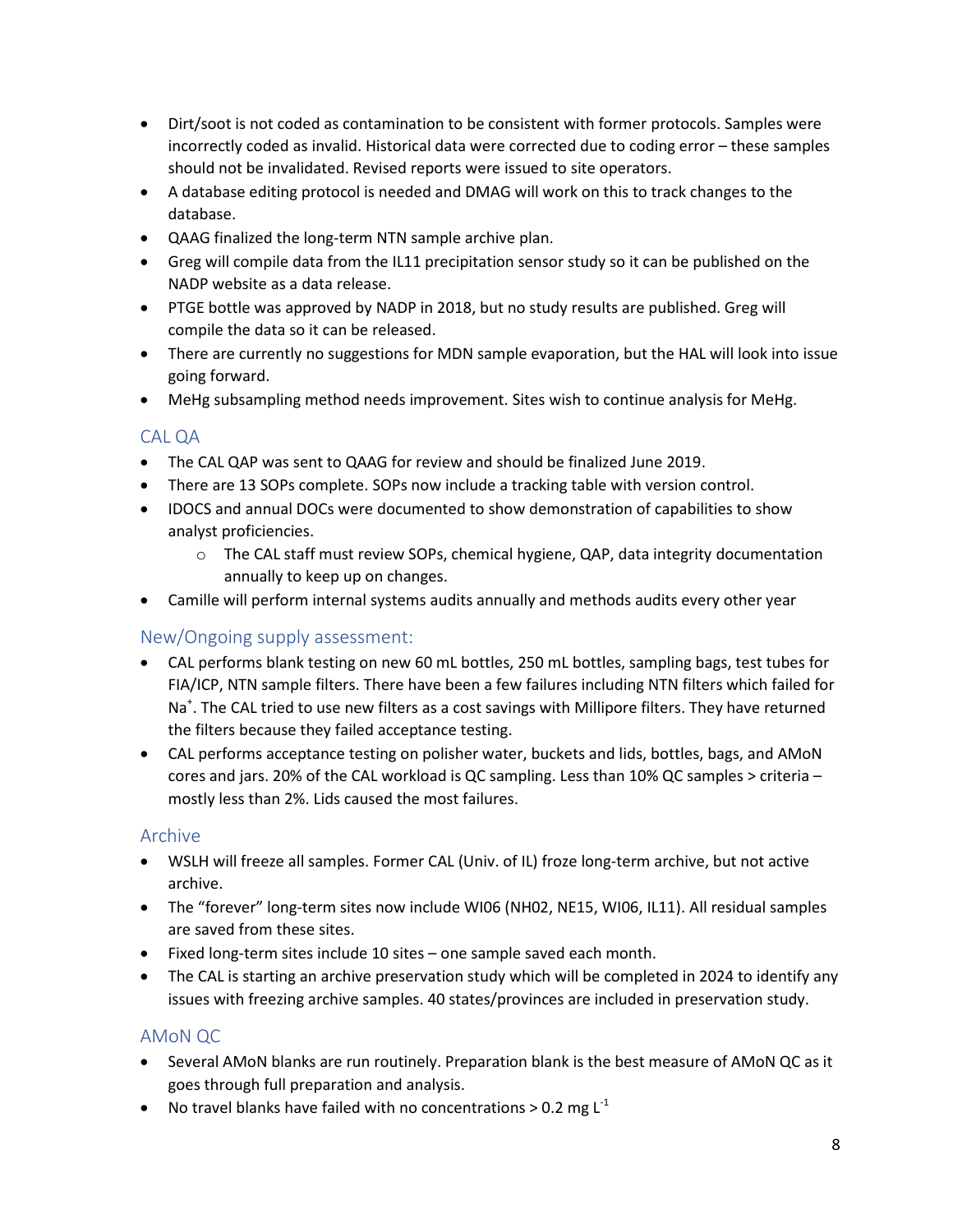Core blanks and preparation blanks were displayed by lot. Higher blanks in core lots resulted in higher preparation blanks.

# A Reassessment of Bromide Levels in NADP/NTN Precipitation Samples – Martin Schafer

- Soon after transition to WSLH, observed a significant number of bromide concentration levels that were hard to reconcile geochemically or geographically (some over 100 ppb). This suggested an interference in the analytical protocol. Hypothesis was this was actually oxalate. Oxalate is formed from photochemical reactions from biogenic precursors.
- In standard method there is only a 1-2 second difference between oxalate and Br on IC
- WSLH confirmed the oxalate interference with oxalate spiking experiments. They developed a new method to separate oxalate and Br. They confirmed bromide levels with the new method and re-ran 1000s of samples with both methods. The CAL is continuing to quantify bromide with valid method through 2019.
- WSLH method uses a magnetic sector ICP-MS with much lower detection limit. This is not a method you would want to perform routinely on precipitation samples.
- Overall mean of 0.0027 ppm of bromide which is below the former CAL (Univ. of IL) method for analyzing Br
- New method doesn't compromise quantification of other NADP IC analytes
- New method averages are order of magnitude lower in concentrations of Br
- These results could have significant implications for pre-June 2018 Br database. Methods were poorly documented. Other issues were uncovered including errors in database editing. Manual editing was performed which was subject to errors. A lengthy report documenting WSLH findings was prepared and an abridged version of that report was submitted to QAAG for review.
- WSLH feels there were substantive errors in pre-2018 bromide database and only a much larger and detailed investigation would be able to definitively define the scope of these problems. Resources are not available to perform study.
- Only about 10% of the samples analyzed with the new method were above the method detection limit. Only 53 samples out of 8190 had bromide levels 3x's greater than the MDL (0.65% of valid samples).
- To continue method development and evaluation of the existing database would require major investment in the pre-2018 dataset. Is there are user base to support continuing to analyze for Br? There have only been a few published articles using NADP Br data.

#### Recommendation:

- *With appropriate due-diligence, notification, and per SOP (in development) remove the bromide data from the NADP website. Prepare an internal NADP report detailing the timeline of this issue and action.*
- *Continue quantification of bromide at WSLH/CAL with the new method until june 2019 (i.e. obtain a full calendar year of bromide data). At that point discontinue routine quantification of bromide in NTN and AIRMoN samples. Prepare a short report detailing the outcomes of that 1 year study.*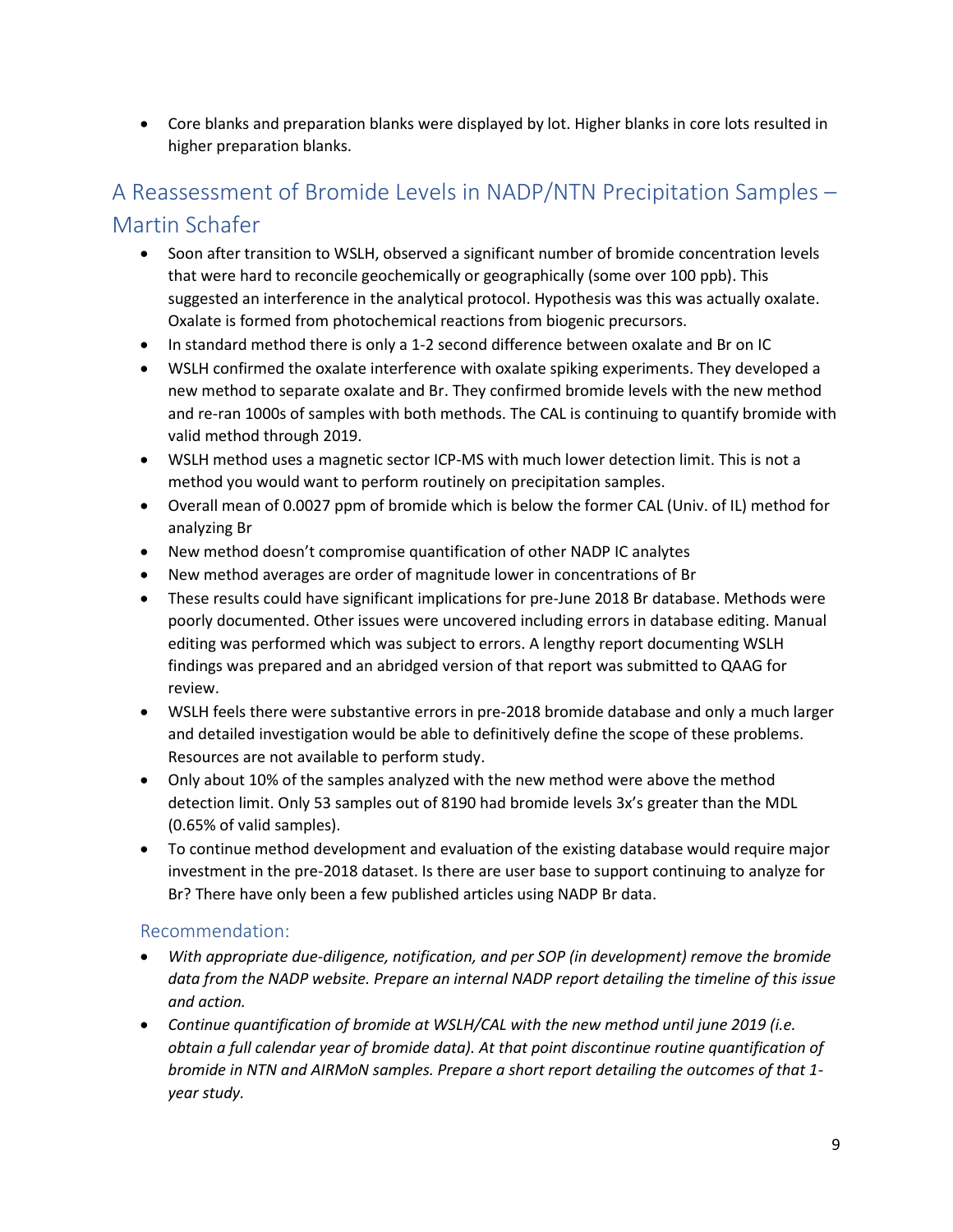- *Entertain special requests or special studies to quantify bromide in non-archived NTN samples. The stability of bromide in archival samples has not been experimentally verified and we can't devote NADP resources to establish stability metrics. Requests will be handled on a case-by-case basis via the special study review process at WSLH/CAL/PO.*
- *Make the new IC method available on the NADP website.*
	- $\circ$  Noted that the IC method is available but not directly able to download. Users would need to contact the lab to start discussion.

#### Discussion:

- Rich Grant suggested NADP should highlight that they do have the capability to analyze for Br using the new method in case Agricultural community has interest.
- Greg asked to describe the scope of the report. Response: Overall statics and a spatial analysis. Martin would write this report and it would take about a week to summarize the data for the report. Greg noted that if it shows a similar distribution as shown in published papers that would be useful.
	- $\circ$  Greg noted that before January 2017 the former CAL (Univ. of IL) was using a different instrument. Integrion was what they moved to and that is what WSLH adopted. The former CAL had poor documentation, data errors, etc. prior to 2017, but data may be okay. These errors persist in all of our datasets and may not be a unique problem with Br. He agrees that NADP should take bromide data off the website but noted that it's not definitive that the pre-2017 data are inaccurate. USGS will have to submit an erratum about published data.
- **Motion:** to accept Martin's recommendation (italics above). Greg moved. Mark O second. Motion passed.

#### Discussion:

 Jamie noted that they might need further discussion on point 2 (report). He is uncomfortable saying we don't know the quality of the data, but it is available if you want to use it. Greg thought this was like providing C coded data, but Jamie disagreed. Jamie thought this was a different level of uncertainty than C coded data.

#### Joint Subcommittee May  $15^{\text{th}}$  2019

### Subcommittee Reports

• See individual subcommittee reports

# Using Critical Loads to Assess Risk to Ecosystems from N and S Deposition – Mike Bell

- CLAD has put together a presentation for communicating critical loads (levels of protection) to resource managers
- Describe how N deposition harms ecosystems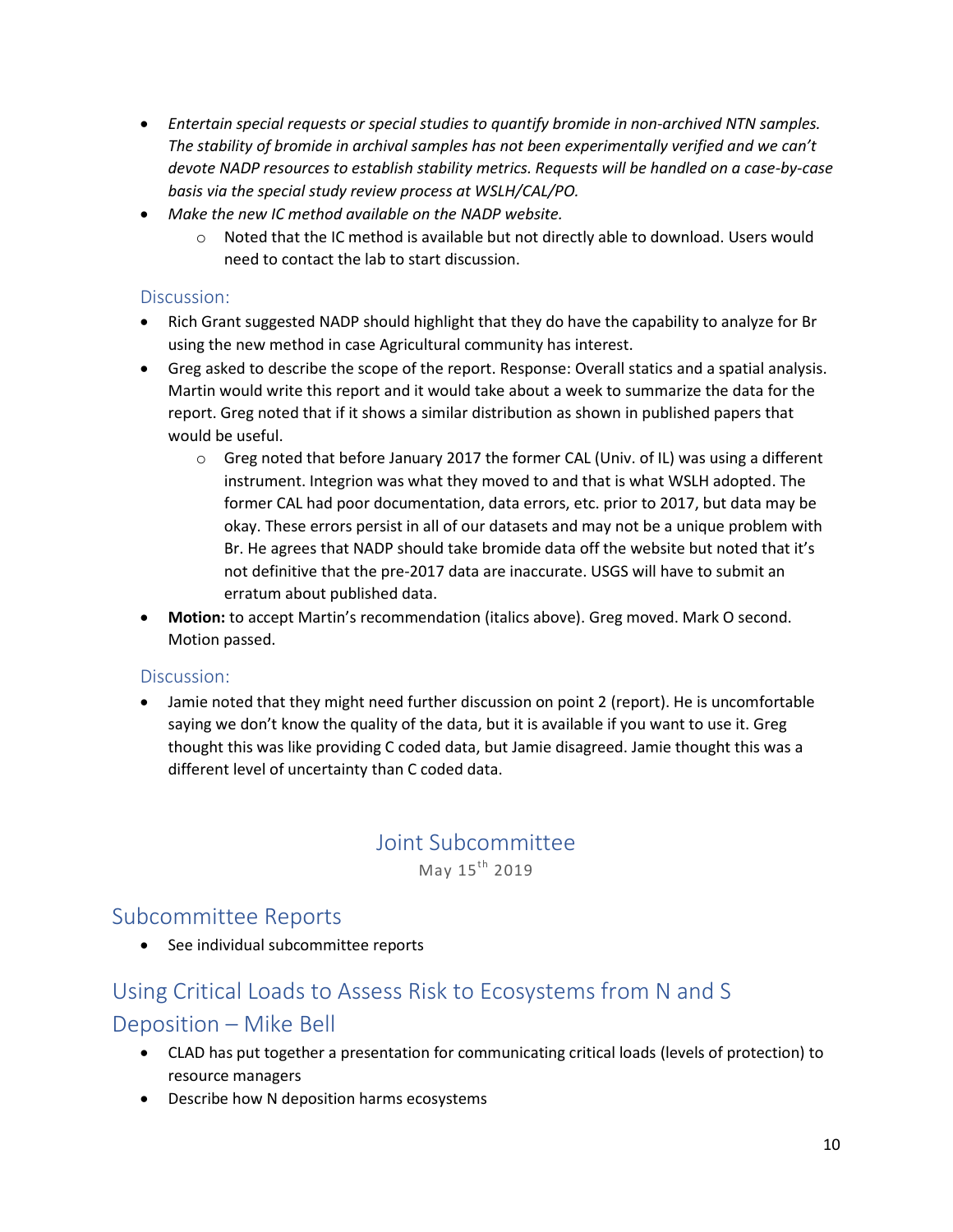- o Changes in tissues chemistry
	- **Increases in herbivory**
- o Declines in growth and survival
- o Increased susceptibility to secondary stresses
- o Shifts in community composition
	- disruption of food chain
	- loss of sensitive/rare/endangered species
- How are CL and exceedance used in federal land management?
	- o Resource management and planning
	- o Resource stewardship and conservation
	- o Reporting on status and trends
	- o Air quality permitting
- Use a "rainbow" image to show how critical loads are used to assess ecosystem susceptibility to N and S deposition.
	- $\circ$  If the critical load of a system is below the amount of deposition there is a detrimental effect to ecosystem.
	- o Also calculate the percent of area (i.e. National Park) in exceedance (above the critical load).
- Using Bridger-Teton National Forest to answer management question examples:
	- o Which lifeform critical load should I use?
	- o Are all exceedances the same?
	- o Showing lichen species detectability as an example, 38-68% of species are at risk of decline based on TDEP estimates of N deposition to the area
	- $\circ$  Showing tree species survival as an example only 15 species in the forest and only 8 species abundant enough to calculate  $CL - 1$  to 2 species exceed the  $CL$  for survival
	- $\circ$  Showing tree species growth as an example, only 13% of the 15 species exceed the CL for tree growth reduction
- Simplifying mapping by using 3 reference points above critical loads, below critical load and at critical load. At critical load is +/- some value and is sensitive to deposition accuracy.
- Ecosystem response to deposition are complex, but overlaying responses and generalize to lifeform helps managers understand current conditions and long-term reduction goals.
- Communicate the intensity of risk based on TDep (actual measurements).

# Hg Litterfall Update – Doug Burns

- The Hg litterfall initiative is being managed out of the USGS office in Albany. Samples are being analyzed by the USGS laboratory in Middleton WI. The laboratory will transition to WSLH initially with the program management function moving to WSLH afterwards. Martin and others visited the USGS laboratory recently.
- WSLH purchased an analyzer for the litterfall analysis, but it has yet to arrive. The intercomparison will be between the two laboratories with split samples in July 2019. Litterfall samples aren't shipped to the lab until ~December. WSLH will take over the program fully in 2020. Samples will be shipped to WSLH at the end of 2019.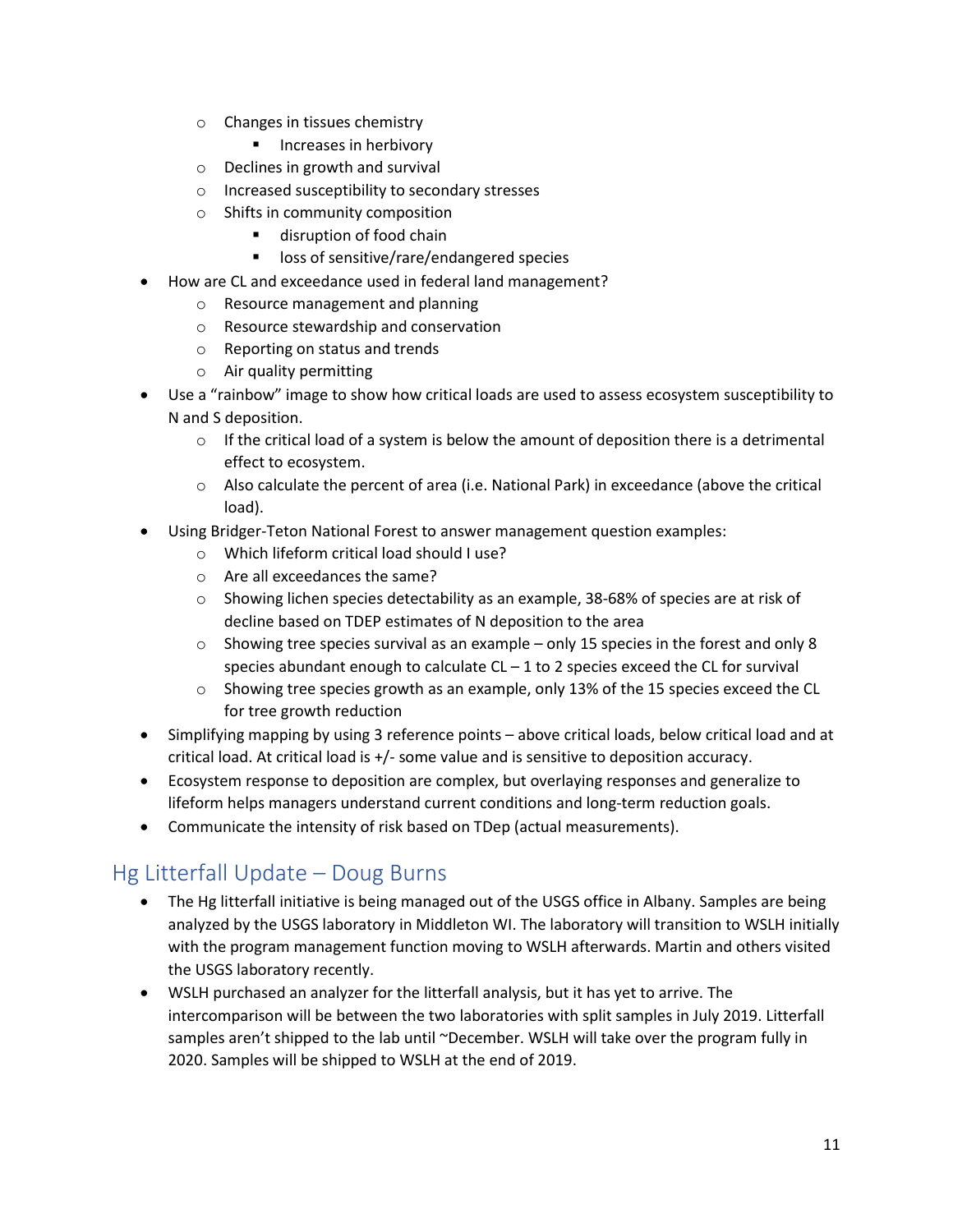- Data have been posted on the USGS Sciencebase website. Doug has offered to post the dataset to the USGS Sciencebase website, but it will be a different link. Should data be brought together into one dataset/website?
- Costs for analysis and program management have not been determined.
- In 2018 there were 27 sites the site number has remained stable, but Beth Boyer (PSU) funds 9-10 sites so her participation is critical for the network to be successful. She relies on grant funding that is usually last minute/uncertain.
- Mike Olson wants to look at grassland litterfall but would need a new method. Current sites are hardwood deciduous forests. Kristi is interested in joining with an updated method for western sites (conifers).
- Discussion followed about when the transition is happening should USGS lab analyze 2019 samples because of HAL transition also happening this summer? The CAL/PO will talk through what is required for a successful transition. They will reassess feasibility after July/August to let USGS know. Need a motion in Executive Committee to change to 2020 sampling period if WSLH doesn't feel comfortable analyzing the 2019 samples.

# Government Shutdown – Mike Olson

- The lapse in federal funding occurred December 22, 2018 January 25, 2019
- Richard Tanabe contacted the site operators to prepare for shutdown. Operators were asked to add anti-freeze to raingages to prevent damage. The PO and CAL focused on notifying operators what a valid sample duration would be (194 hours is still valid).
- The PO sent communication to all operators across all networks.
- Memo to operators described how they should collect their samples as the shutdown was about to occur and how to collect their sample once the government opened. Everyone's first mistake was assuming the shutdown would be a few days. The PO assumed government sites would not collect samples but that was not the case. There was a lot of uncertainty on who was able to do what. Operators also couldn't ship samples because they couldn't get into their accounts.
- Eurofins supplies are turning around quicker to operators had no way of knowing who wasn't visiting their site so supplies piled up at some sites. Eurofins is under contract to continue shipping samples until notified otherwise.
- A second memo was sent to operators once the government reopened. The note requested that site operators clearly document the sample metadata, supply needs and requested that operators don't discard samples. Operators could finally call the PO with issues once they were back to work.
- Mike showed a table of sites impacted by agency. USGS and NPS experienced the greatest impact from operators not sampling (50 sites total with 5-6 weeks of data lost). We still don't know the full impact to completeness criteria.
- $\bullet$  On February 4<sup>th</sup> the PO scheduled a briefing with federal agencies but everyone was still trying to dig out from the shutdown. PO sent summaries to agencies. AMoN and NTN summaries were created but MDN was difficult to assess.
- There was a significant impact to the PO and CAL. They shifted priorities and tasks to reduce the level of effort. There wasn't an observed impact on funding as most sites were funded through the NIFA agreement.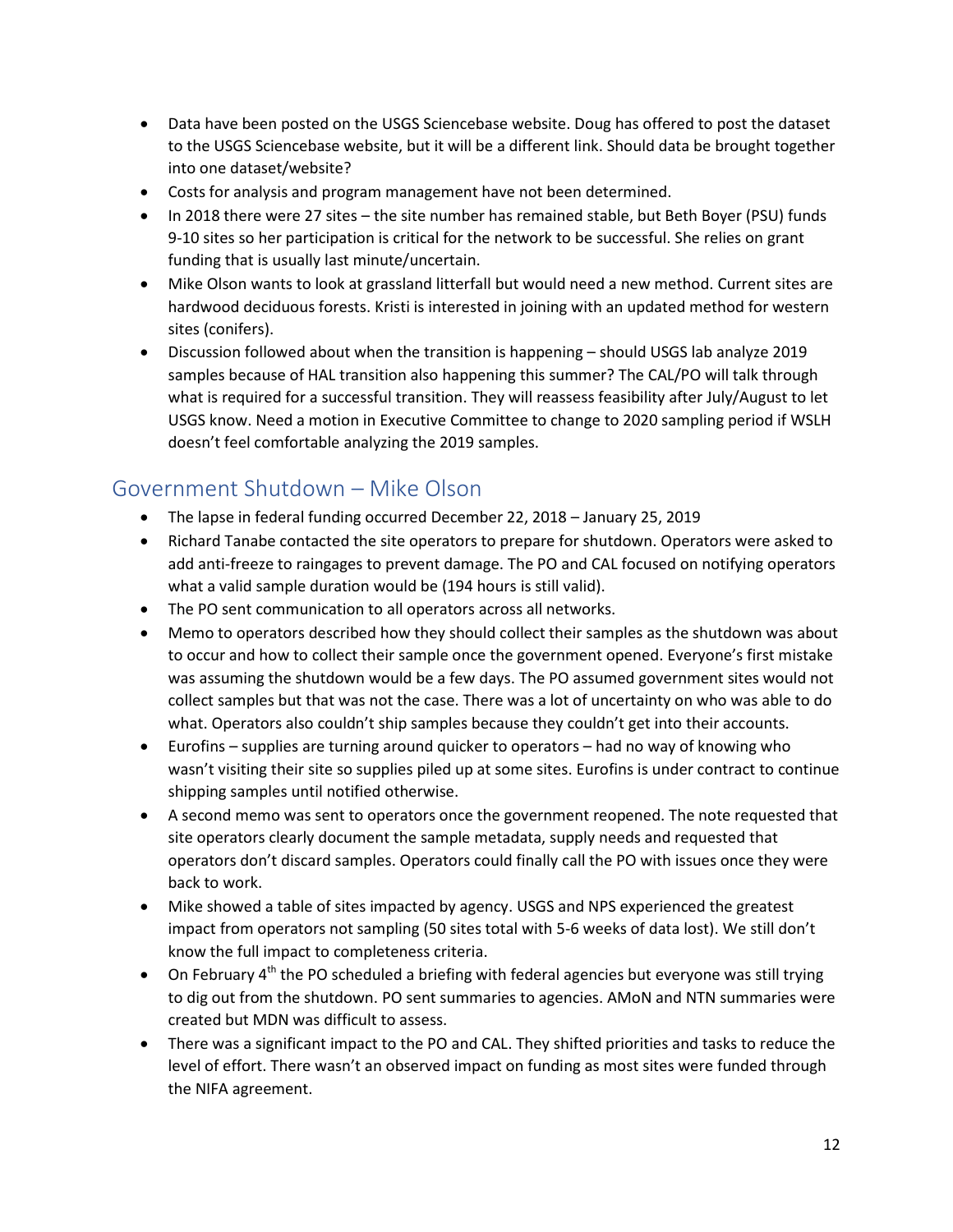- EPA sites funded through the Wood contractor were not highly impacted. Sites were funded, but quickly reached a point where they would not be able to continue sampling because the Wood contract is incrementally funded and EPA wasn't paying invoices.
- NADP is encouraging sites to request that they be able to continue sampling during the next government shutdown. NPS has sent notification to sites and recommend doing this. USFS did the same.
- Greg noted this is going to happen again and feds need to not be reactionary but to have a plan that includes back up operators, back up shipping addresses, extra return shipping labels. Greg will set up a call with federal agencies.
- Greg and Doug noted that it would be easier if USGS used a centralized contractor for paying operators (similar to EPA). USGS has several contracts with operators who are paid individually.
- Mike O noted that having the NIFA agreement in place was really helpful to keep operations funded. The agreement binds NADP.
- Camille requested alterative email/phone numbers for federal agency contacts when shutdown occurs.
- Greg reminded everyone that they are legally allowed to protect government equipment (i.e. raingage is \$10k). Kristi will send bullet points from NPS communication to Greg.
- Amy noted validation criteria is only on collection. If a site needs to hold samples in a fridge on site that doesn't invalidate samples.

# A proposal to leverage the NADP to fill critical dust deposition data and knowledge gaps – Janice Brahney

- Dust is not measured by any U.S. network but has increased over the last several decades. As a starting point, researchers used  $Ca<sup>2+</sup>$  concentrations in precipitation as an indicator of dust. The western US has experienced an increase in dust deposition (using  $Ca<sup>2+</sup>$  as a surrogate).
- Ca<sup>2+</sup> in precipitation is not a true 1:1 correlation with dust.
- Visibility metrics or satellite radiometry can also be used as a surrogate for dust.
- Dust impacts water quality and chemistry. Janice has made high resolution measurements at 1 WY site. They have found that phosphorous concentrations are much higher in dust impacted lakes. Dust picks up heavy metals (i.e. lead, cadmium).
- There are several methods that can be used for dust collection
	- $\circ$  Cake pan filled with marbles is not great. It is difficult to deal with in the field and difficult to get sample off the marbles so there tends to be low recovery.
	- $\circ$  Dust on snow is only seasonal sampling. Snowmelt and blowing can cause samples to be highly variable across a landscape.
	- o Bulk sampling collects wet and dry sample.
	- $\circ$  Fine aerosols are good surrogates (IMPROVE) but samplers measure < 10 um particles. Dust tends to be larger so not a true measure of dust. The fine aerosols show a decreasing trend (opposite of dust).
- Janice is leveraging existing NADP dry bucket. She is using a series of filters to keep out contamination and act as a wind blocker. She designed a sampler made of glass, nylon, and polycarbonate to fit into the dry bucket. Phosphorous transported as a particulate contributes to the total phosphorous budget.